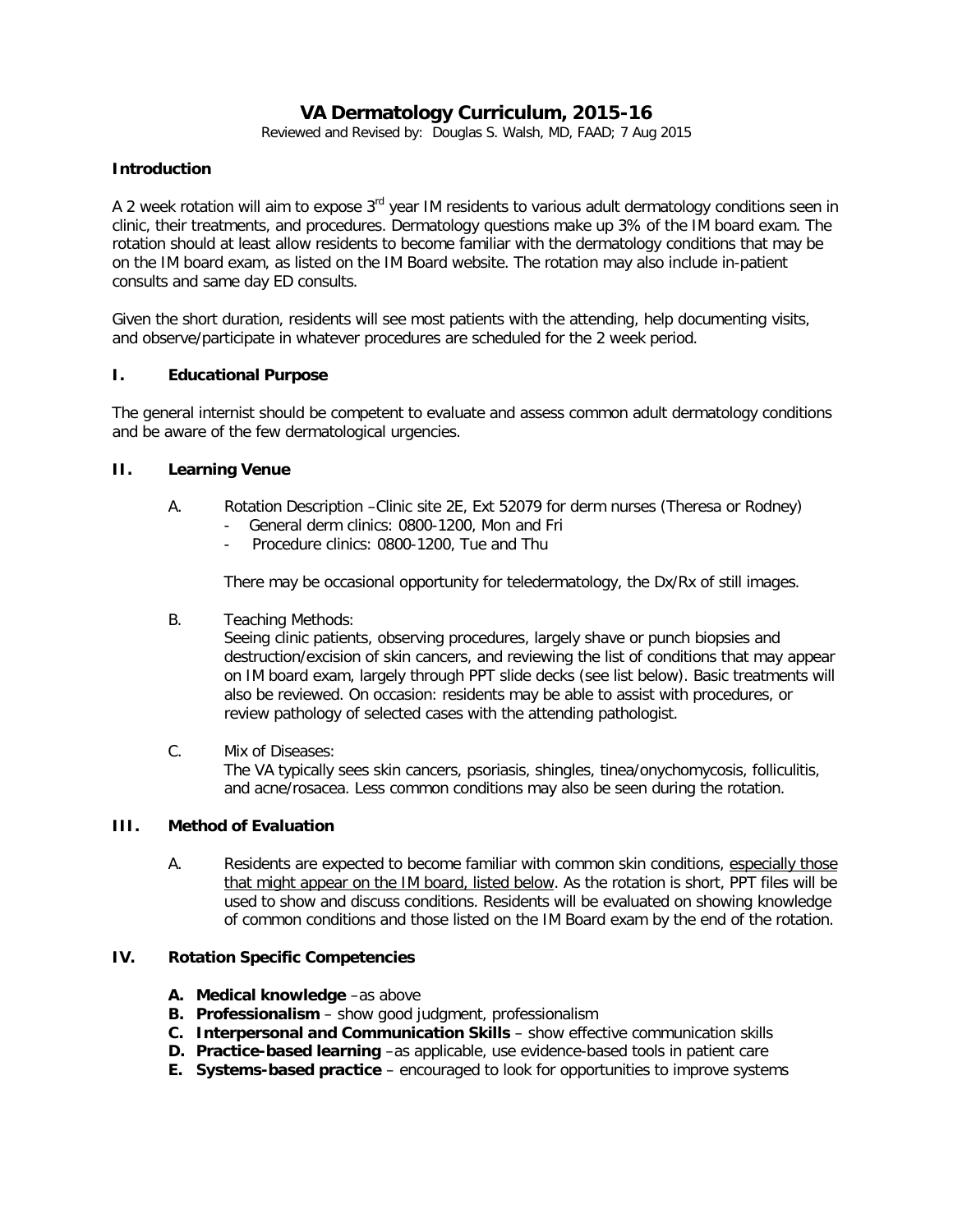## **Dermatology conditions that may appear on IM Board, per IM Board Website**

## **Dermatitis (Eczemas)**

Seborrheic dermatitis Atopic dermatitis Contact dermatitis Photodermatitis Stasis dermatitis Hand dermatitis Drug eruptions Nummular dermatitis Exfoliative dermatitis (erythroderma, other than mycosis fungoides)

#### **Dermatologic immunology**

Urticaria and angioedema Leukocytoclastic vasculitis Other dermatologic immunology

## **Vascular/immune dermatoses**

Erythema multiforme Erythema nodosum Telangiectasias Leg ulcers

#### **Acne/Rosacea**

Acne vulgaris Rosacea

## **Papulosquamous dermatoses**

Psoriasis Pityriasisrosea (vs. 2<sup>nd</sup>syphilis) Lichen planus

#### **Disorders of the nails**

## **Environmental injury of skin**  Frostbite Burns

#### **Walsh additions:**

Dermatology "Urgencies" Skin signs HIV and other serious infections Cutaneous manifestations of some internal diseases Auto-immune: lupus, dermatomyositis, scleroderma Endocrine: diabetes (diabetic dermopathy, granuloma annulare, scleredemadiabeticorum) Hem Onc: pyoderma gangrenosum , acrokeratosisneoplastica, familial cancer syndromes